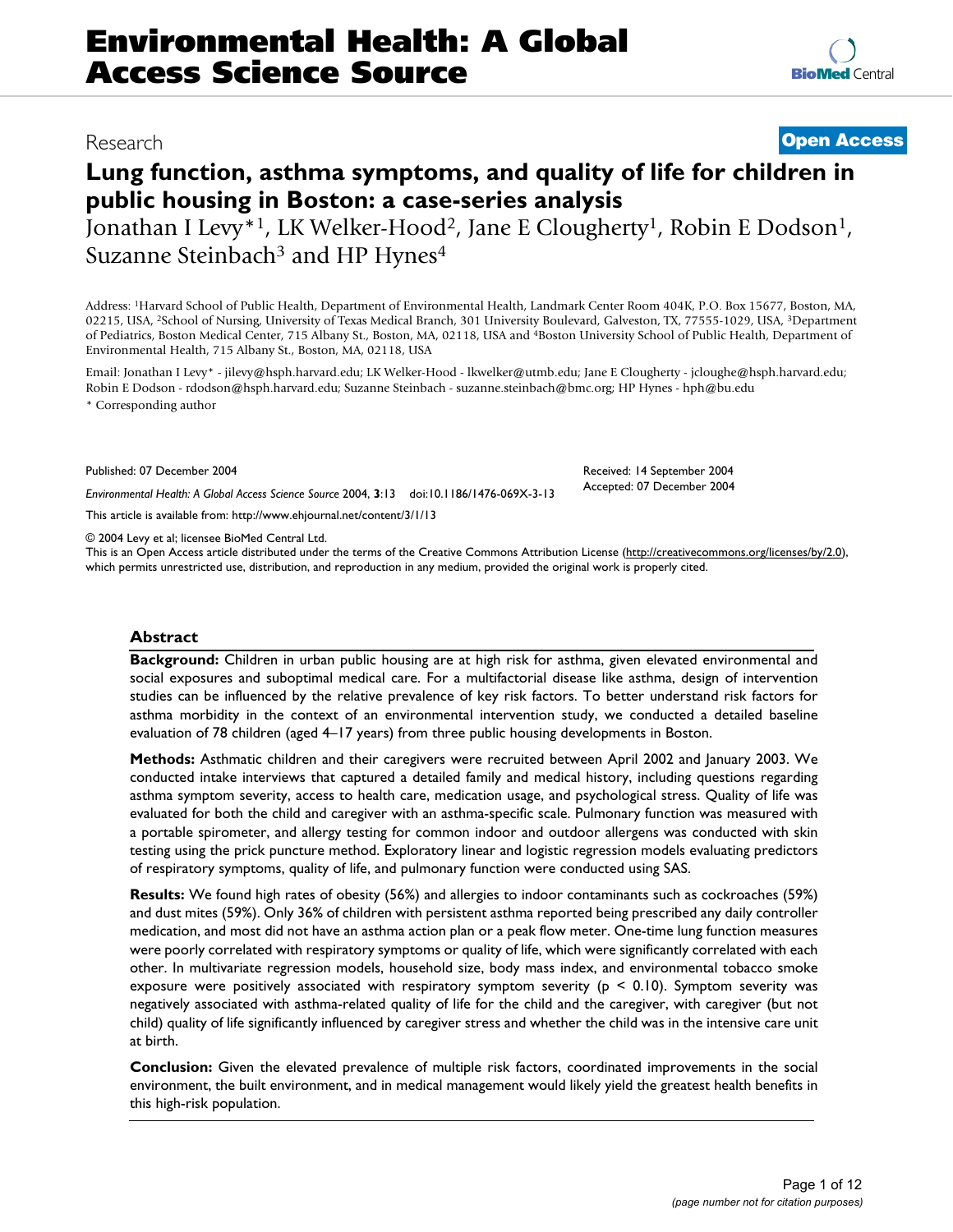# **Background**

Asthma morbidity and mortality have been increasing in recent years, with a disproportionate impact on urban minority children [1-4]. Hospitalization and morbidity rates have been shown to be elevated for nonwhites versus whites [3] and in inner-city settings with low-income populations [4]. Multiple recent studies have attempted to explain these disparities by evaluating environmental exposures and housing conditions, racial/ethnic variations, poverty, and social or psychological factors, with no definitive conclusions regarding the dominant factors  $[1,2,5-9]$ .

Regardless of the relative contributions of these and other factors, children in urban public housing are important to consider, because they likely have elevated exposures across numerous domains, some of which could be addressed through development-wide interventions. However, there has been only limited evaluation to date of asthma in this high-risk subpopulation [10,11].

The Healthy Public Housing Initiative (HPHI) is a collaborative effort that includes the Boston Housing Authority (BHA), West Broadway and Franklin Hill Tenant Task Forces, Committee for Boston Public Housing, Boston Public Health Commission, Boston University and Harvard University Schools of Public Health, and Tufts University School of Medicine. A primary goal of HPHI is to evaluate the effectiveness of interventions in reducing known asthma triggers and improving the health of pediatric asthmatics in public housing in Boston.

The effectiveness of environmental interventions in this context will clearly depend on the prevalence of environmentally-linked risk factors within this cohort (i.e., allergy status), as well as the prevalence of other risk factors for asthma morbidity. In addition, when evaluating the efficacy of environmental interventions, numerous health endpoints may be valuable to consider. Health care utilization will inform cost-effectiveness analyses, typically driven by infrequent but severe events such as hospitalizations [12,13]. On the other hand, self-rated quality of life can capture a broad array of activity-based and psychosocial outcomes, and pulmonary function measures or respiratory symptoms provide more objective and sensitive markers of health improvements.

Past studies have demonstrated varied relationships among these parameters. For example, percent of predicted forced expiratory volume in one second (FEV1%) has been correlated with asthma attacks [14] and symptom score but not with symptom days [15]. Asthmarelated quality of life was correlated with FEV1% in a lowincome adult population [16] but not in a general population sample [17]. FEV1% was correlated with asthmarelated quality of life in mild asthmatics, but was a weaker predictor than symptom intensity and was not correlated significantly for more severe asthmatics [18]. Finally, pediatric asthma symptoms have been correlated with asthma-related quality of life but not FEV1% or measures of asthma control, with relationships that vary by age of the child [19]. However, none of these studies focused on low-income pediatric populations.

More broadly, past studies have generally not considered the full array of risk factors and health endpoints for inner-city asthmatics. The most comprehensive assessment to date has been the National Cooperative Inner-City Asthma Study (NCICAS), which evaluated many similar endpoints as our study in a longitudinal baseline assessment [20], although self-rated quality of life was not considered in this publication. In order to understand the characteristics of asthmatic children in our longitudinal intervention study and to determine the relationships among key health endpoints, we conducted an extensive baseline assessment for all children enrolled in our study.

Thus, the objective of our analysis is to characterize the baseline risk factors and health status of a cohort of asthmatic children enrolled in an intervention study based in public housing developments in Boston and to determine concordance between and risk factors for key health endpoints (e.g., pulmonary function, respiratory symptoms, and self-reported quality of life). We hypothesize that risk factors associated with housing quality and psychosocial stress will be elevated in our cohort when compared with reference groups, and that quality of life will be significantly influenced by asthma symptom severity and other caregiver characteristics.

# **Methods**

We recruited asthmatic children from the Franklin Hill, West Broadway, and Washington Beech public housing developments in Boston (located in the neighborhoods of Dorchester, South Boston, and Roslindale, respectively). Recruitment was coordinated by Community Health Advocates, residents of the developments or surrounding neighborhoods who were involved in outreach and data collection, following training about asthma, its risk factors, and interviewing techniques. Recruitment methods included advertised enrollment open houses, community meetings, mailbox drops for flyer circulation, and door knocking. Any children between the ages of 4 and 17, who lived in the developments, had self-reported doctor-diagnosed asthma, and who were willing to enroll in a longitudinal intervention study, were eligible. Enrollment occurred between April 2002 and January 2003. Written informed consent was obtained from all caregivers, with assent forms completed by children above the age of 8,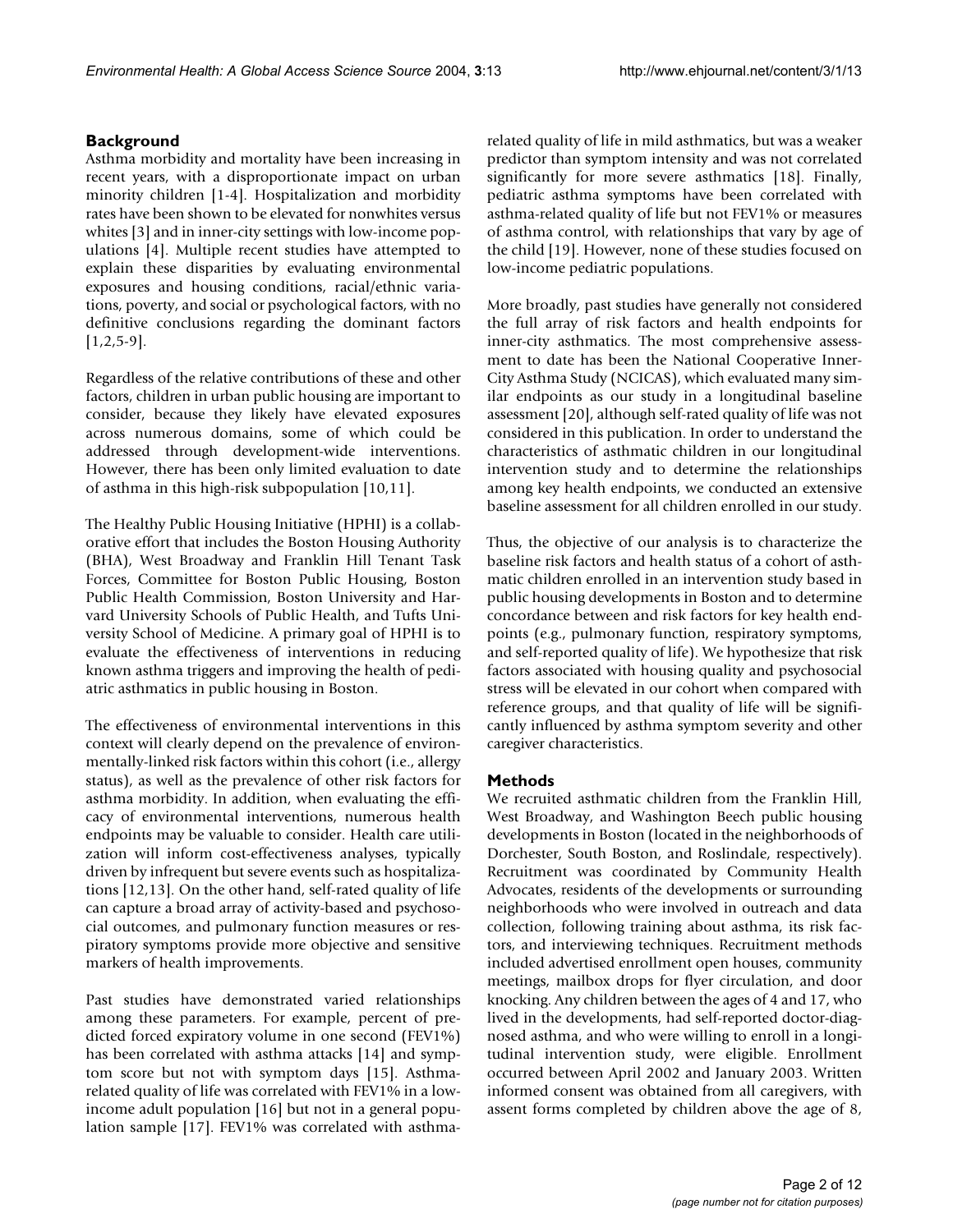and the protocols were approved by the institutional review boards of all three participating universities.

In the intake interview, the caregiver (defined as the individual who knows most about asthma care for the child) was asked about family demographics, child and family asthma history, access to health care, exposure to smoking, and medication usage, with questions taken from NCICAS when possible to facilitate comparability [20]. Because psychological stress has been shown elsewhere to be a strong predictor of immune function [21] and airway inflammation and obstruction [22], the caregiver was given the Cohen four-item abbreviated Perceived Stress Scale [23]. In addition, she was asked about neighborhood social cohesion and exposure to violence [24], factors that have been related to respiratory symptoms and other measures of asthma morbidity [25]. Finally, she was surveyed about the influence her child's asthma had on her quality of life, using the Paediatric Asthma Caregiver's Quality of Life Questionnaire (PACQLQ) [26].

The Paediatric Asthma Quality of Life Questionnaire (PAQLQ) [27] was used to determine the influence of asthma on the child's quality of life, administered to the caregiver for children age 7 and younger and directly to children age 8 and older. In addition, we evaluated quality of life using the EuroQol EQ5D self-report questionnaire [28] combined with previously published formulas [29], providing a comparison between an asthma-specific scale and a general health status scale. The EQ5D also included a visual analogue scale (VAS).

Pulmonary function was assessed using the NDD Easy-One Diagnostic portable spirometer (NDD Medical Technologies, Andover, MA), an instrument which correlates well with office-based spirometry [30]. Although pulmonary function was measured longitudinally within the intervention study, we focus on the baseline assessment (conducted concurrently with the intake interview). To compare lung function across children, we determined the percent of predicted value for FEV1 and peak expiratory flow (PEF) using standard reference equations [31]. Spirometry results and questions regarding symptom severity and medication use were used to classify asthma severity following NHLBI guidelines [32]. In addition, given reported height and weight, we calculated body mass index (BMI) and used age-specific BMI distributions [33] to categorize children as overweight (above 95<sup>th</sup> percentile), at risk of overweight (85<sup>th</sup> to 95<sup>th</sup> percentile), or not at risk (below 85th percentile).

Allergy testing was conducted using similar methods as NCICAS [20], with skin testing using the prick puncture method. Valid tests had a negative control wheal at least 1 mm smaller than the positive histamine wheal, and tests

were considered positive if the wheal for a given allergen exceeded the negative control wheal by at least 2 mm. Allergens evaluated included an 11-tree mix, a 7-grass mix, ragweed, dog, cat, mouse, cockroach, *D. pteronyssinus*, *D. farinae*, *Alternaria*, *Aspergillus fumigatus*, *Cladosporium*, and *Penicillium*.

For our exploratory regression models, we evaluated the relationship between our primary outcome measures (FEV1 % predicted, a respiratory symptom score, and caregiver and child asthma-related quality of life) and a subset of demographic variables, intrinsic risk factors, health care risk factors, physical risk factors, and social risk factors. Furthermore, we considered FEV1% as a potential predictor of the respiratory symptom score, and both FEV1% and the respiratory symptom score as hypothetical predictors of quality of life. We treated FEV1% in a logistic regression, using 80% of predicted FEV1 as the cutoff for low FEV1%, and evaluated other health outcomes in linear regressions. Given missing data and numerous covariates, we conducted an initial screen using univariate regressions (retaining variables for which  $p < 0.2$ ), and then constructed a multivariate stepwise regression with p < 0.1 as the entry and exit criteria. Finally, for covariates with extensive missing data, we constructed multivariate regressions both with and without these terms to evaluate the sensitivity of our findings. All statistical analyses were conducted using SAS version 8.02, using PROC REG for linear regressions and PROC LOGISTIC for logistic regressions.

# **Results**

# *Demographics and risk factors*

In total, 78 children from 61 households were enrolled in the HPHI intervention study. As indicated in Table [1,](#page-3-0) 41 (53%) of these children were from Franklin Hill, with 27 (35%) from West Broadway and 10 (13%) from Washington Beech. The mean age at the time of enrollment was 8.7 years (median = 8.0), with a similar age distribution across the three developments. A majority of participants (64%) self-reported as Hispanic, with 33% self-reporting as black or African-American.

Considering prominent non-environmental risk factors associated with asthma, 16% of children were in an intensive care unit upon birth and 10% were on a respirator. Seventy percent of children had a parent or grandparent with asthma, while 43% had eczema or hay fever and 34% had a family history of eczema or hay fever. For the 75 children with recorded height and weight, 56% were categorized as overweight and 9% were categorized as at risk of overweight. Forty-two percent of children lived with a smoker, and 45% of children were around smokers at least several times per month.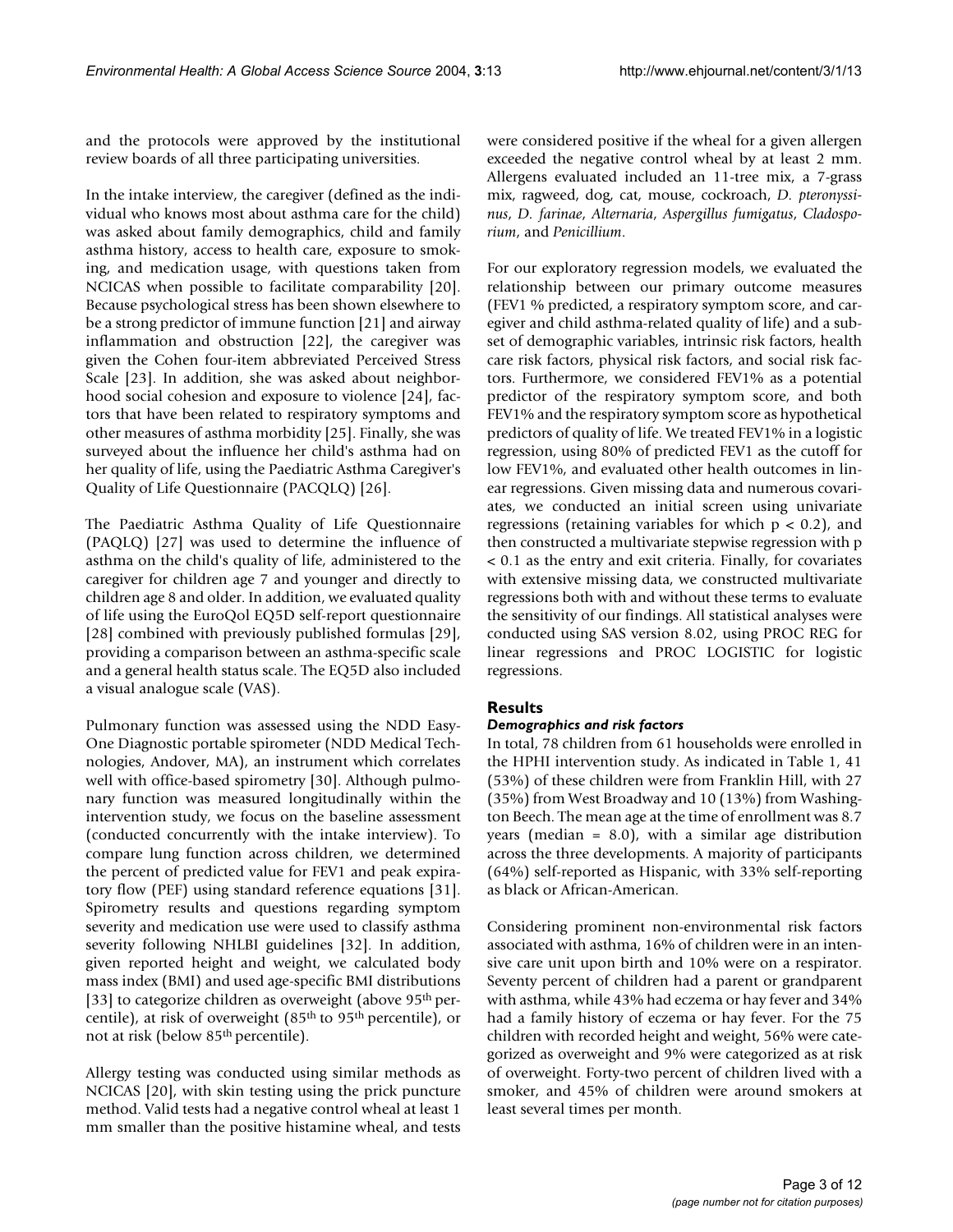|                      | Franklin Hill | West Broadway | Washington Beech | Total |  |
|----------------------|---------------|---------------|------------------|-------|--|
| Number of children   | 41            | 27            | 10               | 78    |  |
| Age (%)              |               |               |                  |       |  |
| < 6                  | 27%           | 30%           | 40%              | 29%   |  |
| $6 - 9$              | 32%           | 26%           | 20%              | 28%   |  |
| $10 - 12$            | 22%           | 30%           | 20%              | 24%   |  |
| $>= 13$              | 20%           | 15%           | 20%              | 18%   |  |
| Race/Ethnicity (%) * |               |               |                  |       |  |
| Hispanic             | 61%           | 67%           | 70%              | 64%   |  |
| African-American     | 41%           | 22%           | 30%              | 33%   |  |
| Caucasian            | 0%            | l I%          | 0%               | 4%    |  |

<span id="page-3-0"></span>**Table 1: Baseline demographic characteristics of asthmatic children in three public housing developments in Boston**

\* Race/ethnicity was asked in an open-ended question, so respondents could indicate both Hispanic status and race. So, the total can be greater than 100%.

For the subset of 46 children (59%) who underwent allergy testing, 78% were sensitized to at least one of the tested substances, with the most prevalent allergies including *D. pteronyssinu*s (59%), cockroach (59%), *D. farinae* (50%), and tree pollen (30%) (Figure 1). Only 44% of these allergic children were reported to have allergies by their caregivers.

#### *Medical care*

For the 70 children for whom we received information about medications, 87% were taking short-acting betaagonists at the time of the survey. Thirty-one percent of these children on beta-agonists also reported the use of any long-term asthma control medication (corticosteroids, leukotriene modifiers, or mast cell stabilizers). All children who did not report the use of beta-agonists indicated that they were using long-term control medication. Seventeen percent of children indicated that they were currently taking allergy medication as part of their asthma control. Of note, for the remaining eight children, we could not ascertain whether non-responses indicated lack of any medication or lack of recall/medication availability.

There were additional factors and barriers that indicated potentially sub-optimal asthma care (Table [2](#page-4-0)). Although most (92%) children had current health insurance coverage that paid some portion of asthma-related medical expenses (with 97% covered by Medicaid/MassHealth during the past year), for 28% of children, the caregiver reported having no doctor to call other than the emergency room for asthma care. Only 37% of children had a written asthma action plan signed by their doctors. Fiftyfour percent of children had a spacer to use with their inhalers. Furthermore, only 27% of children had a peak flow meter, with only 19% ever using it at home or school. Children with peak flow meters tended to be slightly older



#### **Figure 1**

Prevalence of allergies among asthmatic children in HPHI and NCICAS [20].

than those without peak flow meters, with a similar distribution of severity. As indicated in Table [2](#page-4-0), the asthma management practices often differed significantly across developments.

In addition, 71% of caregivers indicated that at least one of seven barriers impeded asthma management for their children during the last six months. The most frequently cited barrier was that the pharmacy did not have their asthma medication (38%), followed by the asthmatic child either not being home when it was time to take the medicine (29%) or refusing to take the medicine (26%). The cost of the medication was cited as a barrier by only 12% of caregivers, the lowest percentage among the seven questions, an indication that MassHealth/Medicaid coverage was largely viewed as adequate.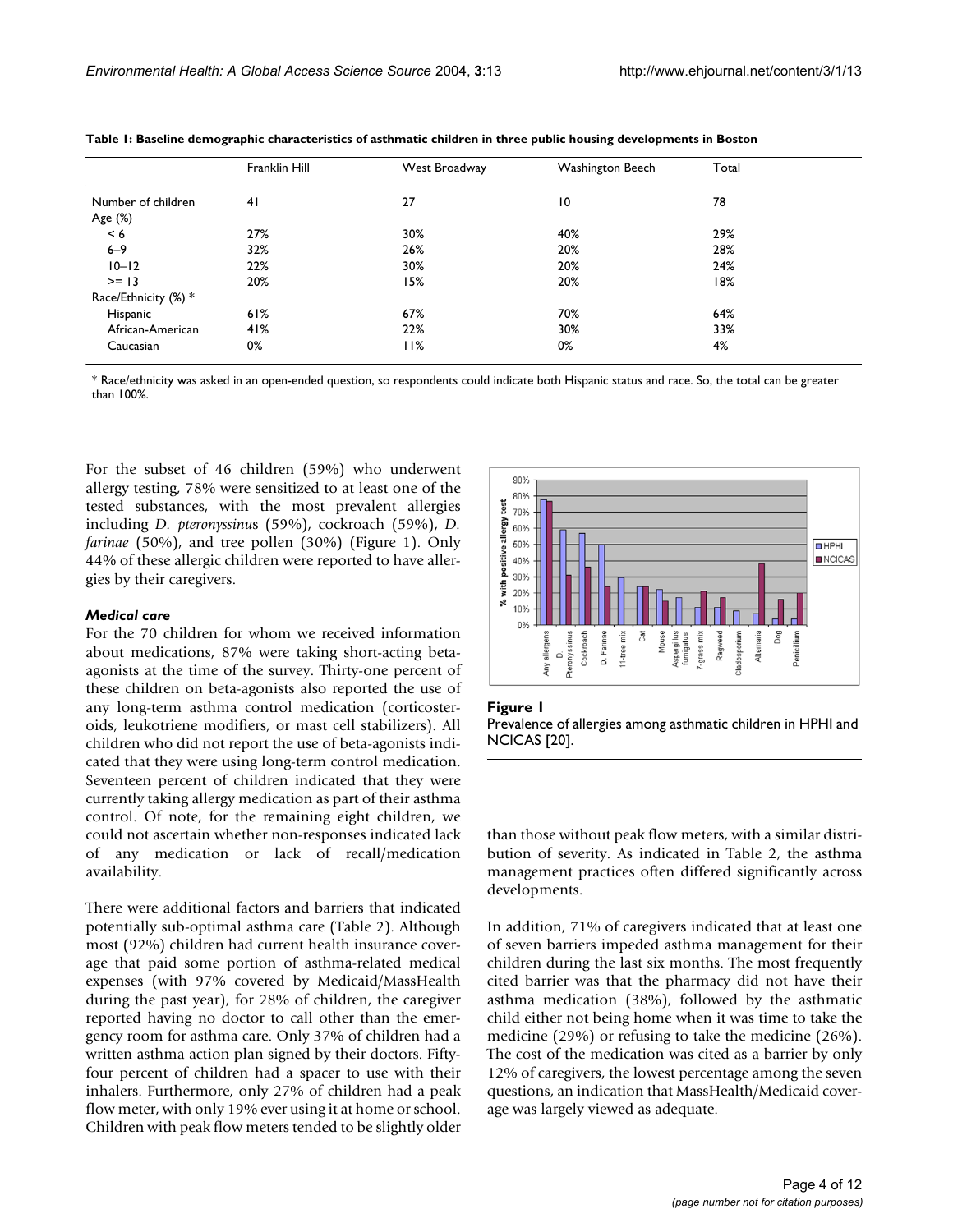|                                                                         | Franklin Hill     | West Broadway     | Washington Beech  | Total             | p-value (Wilcoxon<br>rank-sum test) |
|-------------------------------------------------------------------------|-------------------|-------------------|-------------------|-------------------|-------------------------------------|
| % with doctor to call<br>other than emergency<br>room                   | 68%<br>$(N = 41)$ | 89%<br>$(N = 27)$ | 29%<br>$(N = 7)$  | 72%<br>$(N = 75)$ | 0.005                               |
| % with written asthma<br>action plan                                    | 39%<br>$(N = 41)$ | 46%<br>$(N = 24)$ | 10%<br>$(N = 10)$ | 37%<br>$(N = 75)$ | 0.14                                |
| % with peak flow<br>meter                                               | 28%<br>$(N = 40)$ | 33%<br>$(N = 27)$ | 10%<br>$(N = 10)$ | 27%               | 0.37                                |
| % of persistent<br>asthmatics using long-<br>term control<br>medication | 21%<br>$(N = 19)$ | 57%<br>$(N = 21)$ | 14%<br>$(N = 7)$  | 36%<br>$(N = 47)$ | 0.03                                |

<span id="page-4-0"></span>**Table 2: Access to medical care and asthma management practices for children in three public housing developments in Boston**



#### Figure 2

**Social cohesion and perceived stress for caregivers of asthmatic children in HPHI.** Social cohesion scores range from  $1-5$  (5 = maximum, 1 = minimum), while Cohen perceived stress scale scores range from 0–16 (16 = maximum,  $0 =$  minimum).

#### *Social stressors*

On the five-point social cohesion scale, there was a significant difference across developments, with a lower mean value at Franklin Hill than at West Broadway or Washington Beech (Figure 2). There was, however, much greater variability in perceived social cohesion within rather than across developments, consistent with previous findings [24].

We also found significant differences across developments in exposure to violence. We asked caregivers whether they were afraid that they or their children would be hurt by violence in their neighborhood, whether they have had violence used against them or other household members in their neighborhood, and whether they fear letting their children play outside in their neighborhood because of community violence (Table [3](#page-5-0)). In all cases, the highest rates were reported at Franklin Hill. At Franklin Hill, but not at the other developments, the responses to these questions depended on the age of the asthmatic child. For example, 84% of caregivers of asthmatic children under 8 reported fear of violence, versus 29% of caregivers of asthmatic children 8 and older (with 54% of caregivers of children under 8 reporting having violence used against their household, versus 13% for caregivers of older children). In spite of these facts, there was no significant difference in the Cohen Perceived Stress Scale between developments, with more substantial within-development variability (Figure 2).

#### *Asthma severity and symptoms*

As indicated in Table [4,](#page-5-1) a majority of children reported having wheezing or tightness in their chest, needing to slow down or stop their activities due to their asthma, or having nighttime asthma symptoms within the last two weeks, an indication of poorly controlled asthma. In addition, six percent of the children were reported to have a severe asthma attack (unable to say more than one or two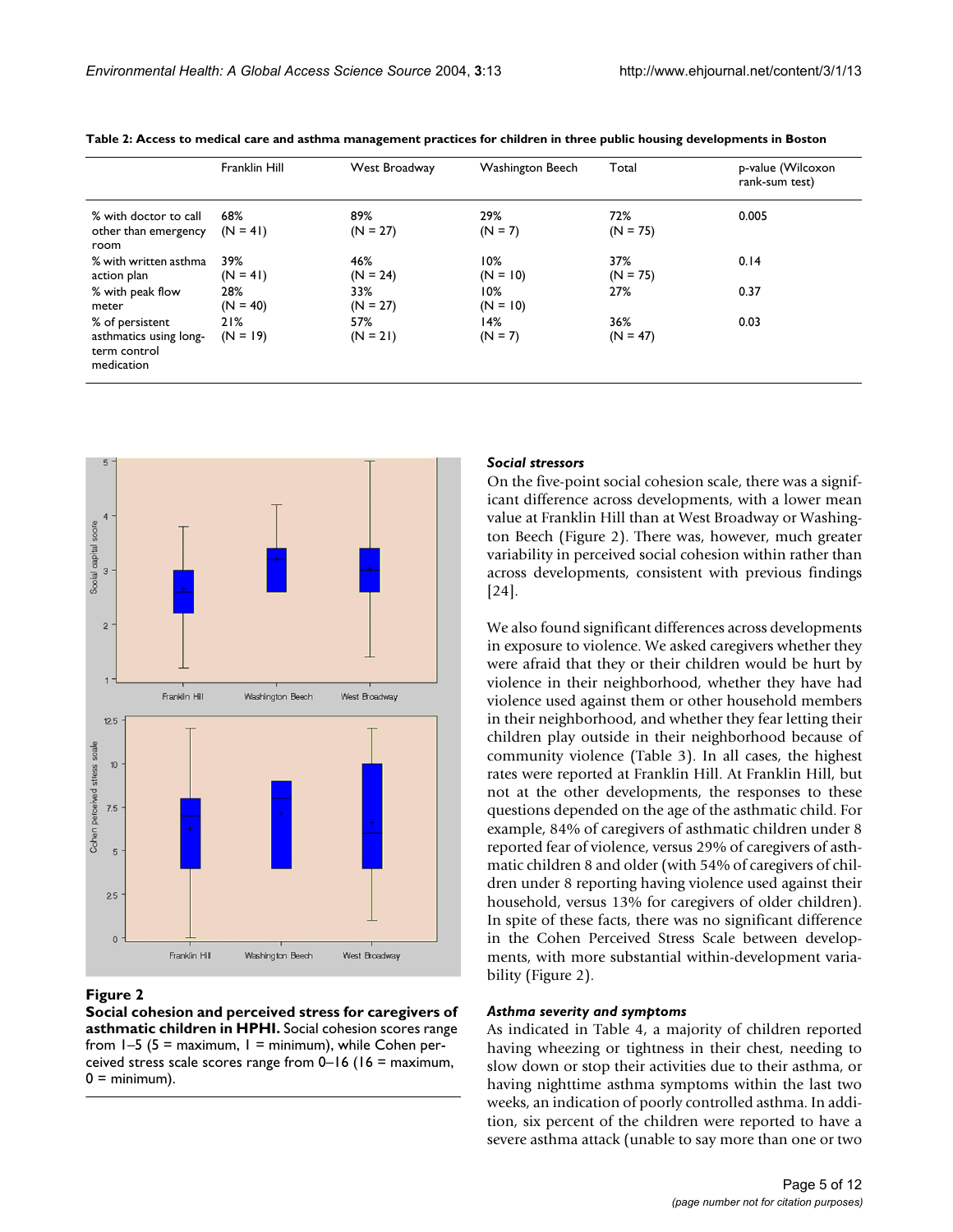|                                                                          | <b>Franklin Hill</b> | West Broadway     | Washington Beech | Total             | p-value (Wilcoxon<br>rank-sum test) |
|--------------------------------------------------------------------------|----------------------|-------------------|------------------|-------------------|-------------------------------------|
| % afraid of violence in<br>neighborhood                                  | 63%<br>$(N = 30)$    | 20%<br>$(N = 20)$ | 43%<br>$(N = 7)$ | 46%<br>$(N = 57)$ | 0.01                                |
| % directly impacted by<br>violence in<br>neighborhood                    | 41%<br>$(N = 32)$    | 14%<br>$(N = 22)$ | 0%<br>$(N = 7)$  | 26%<br>$(N = 59)$ | 0.02                                |
| % not let children play<br>outside due to<br>violence in<br>neighborhood | 60%<br>$(N = 30)$    | 23%<br>$(N = 20)$ | 14%<br>$(N = 7)$ | 41%<br>$(N = 59)$ | 0.009                               |

<span id="page-5-0"></span>**Table 3: Exposure to violence for caregivers of asthmatic children in three public housing developments in Boston**

<span id="page-5-1"></span>**Table 4: Frequency of reported asthma symptoms within two weeks prior to enrollment in intervention study**

|                                                          | Never | I-2 times/week | 3-6 times/week | At least daily   |
|----------------------------------------------------------|-------|----------------|----------------|------------------|
| Wheezing, tightness in the<br>chest, or cough $(N = 74)$ | 20%   | 41%            | 24%            | 15%              |
| Slow down/stop play or<br>activities $(N = 74)$          | 34%   | 35%            | 19%            | 12%              |
|                                                          | Never | l-2 times      | 3–4 times      | At least 5 times |
| Wake up at night $(N = 76)$                              | 32%   | 34%            | 25%            | 9%               |

words between breaths) in the last two weeks. Three of the children (4%) reported staying overnight in the hospital for asthma during the last two months. Although a small fraction of the cohort, this would correspond (if sustained) to an annual asthma hospitalization rate of 23% in this population.

#### *Spirometry*

For the subset of 49 children age six or older able to perform spirometry, the mean FEV1% was 88% (median of 88%, standard deviation of 15%). Twenty-nine percent of children had FEV1 less than 80% of predicted, though no values were less than 60% of predicted. The mean PEF% was 97% (median of 96%, standard deviation of 17%). Twelve percent of children had PEF less than 80% of predicted, with none having PEF less than 60% of predicted. As would be anticipated, these two measures were well correlated (Spearman correlation of 0.69), with all but one of the children with PEF below 80% of predicted also having FEV1 below 80% of predicted.

Of note, of the children under 6 tested, seven (30%) were able to record acceptable spirometry values. Only a child who had been recently hospitalized for asthma exacerbation had reduced FEV1 and PEF, both below 60% of predicted [31]. Given poor performance and issues in selecting appropriate reference equations for young children [34], spirometry for children under the age of 6 is not considered further in our analysis.

Based on the four questions addressing recent asthma symptoms (as summarized in Table [4\)](#page-5-1), spirometry measures, and medications prescribed and used, we determined that a majority of the children in our cohort (56% of those with complete information) would be considered to have moderate persistent asthma, with 14% considered severe persistent, 10% mild persistent, and 20% mild intermittent. Of note, of the 47 children categorized as having persistent asthma who provided information on their medications, only 36% reported being prescribed any daily controller medication (63% of severe persistent, 33% of moderate persistent, and 17% of mild persistent children).

#### *Quality of life*

For children, using the PAQLQ, the median score on the seven-point respiratory symptoms subscale was 4.6, with medians of 4.2 for activity limitation, and 5.1 for emotional function, with a median overall quality of life score of 4.6 (where a score of 1 indicates maximal impairment and a score of 7 indicates no impairment). The range across children was substantial, with overall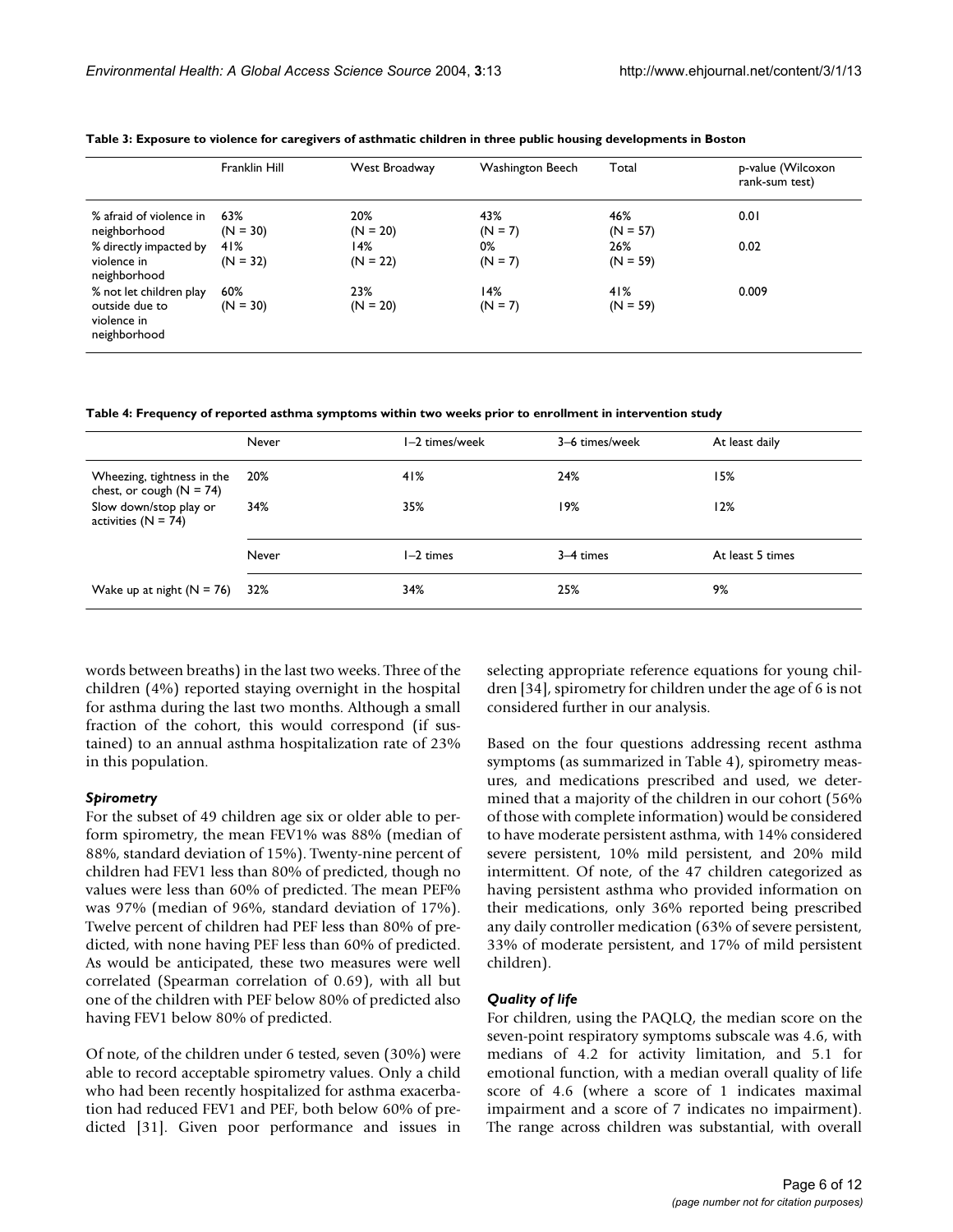

#### Figure 3

**Distribution of asthma-related quality of life scores for asthmatic children and their caregivers.** Asthmarelated quality of life scores range from  $1-7$  (7 = maximum, 1 = minimum).

quality of life scores ranging from 1.4 to 7 (Figure 3). Similarly, caregivers reported median PACQLQ scores of 4.3 for activity limitation and 4.6 for emotional function, with an overall median score of 4.5 but a range from 1.4 to 7. Using the EQ5D, the median health-related quality of life was 0.81 (range from 0.28 to 1), while the visual analogue scale (VAS) yields a median quality of life score of 80 (range from 30 to 100). The wide ranges indicate some of the limitations in interpreting these values crosssectionally rather than longitudinally.

The quality of life questionnaires provide insight regarding the perceived burdens of asthma beyond the aggregate quality of life scores. For example, in the EQ5D responses, 31% of children were reported to be moderately or extremely worried or depressed, with 50% of children having problems doing their usual activities and 53% of children in moderate or extreme pain or discomfort. In addition, 39% of caregivers reported that their child's asthma interfered with their job or work around the house at least some of the time, with 62% reporting sleepless nights related to their child's asthma at least some of the time.

### *Correlation and regression analyses*

One key question is whether any of the primary measures of asthma severity (lung function, quality of life, and respiratory symptoms) are significantly correlated with one another in a cross-sectional baseline assessment. For lung function, we consider both FEV1% and PEF%. Quality of life outcomes include the aggregate PAQLQ score for the child, aggregate EQ5D and VAS scores for the child, and the aggregate PACQLQ scores for the caregiver. For respiratory symptoms, we develop a symptom score reflecting the responses to the questions in Table [4](#page-5-1) as well as having a severe asthma attack in the last two weeks. The symptom score ranges from zero to eight, with a maximum of two points assigned for each question and a higher score reflecting more frequent symptoms. While this scale is simple and implicitly places equal weight on respiratory outcomes of differing severity, it is similar to scales developed elsewhere and reasonably captures the gradient in symptom frequency and severity.

Considering the Spearman correlations among these key covariates (Table [5\)](#page-7-0), the lung function measures are strongly correlated with one another but are not significantly correlated with either the respiratory symptom score or quality of life. In contrast, the respiratory symptom score is significantly correlated with the VAS and both child and caregiver asthma-related quality of life, with lower quality of life given higher symptom frequency as anticipated. The various quality of life scales are generally significantly correlated with one another, with slightly weaker relationships for the EQ5D scale, which is not specific to asthma. Not surprisingly, the correlation between caregiver and child asthma-related quality of life is stronger for children age 7 and under, where the caregiver evaluates the child's quality of life ( $r = 0.75$ ), than for children age 8 and older, where the child evaluates their own quality of life  $(r = 0.31)$ .

Given our sample size, missing data for selected covariates (such as spirometry or allergy status), and the number of factors hypothesized to influence our outcome measures, we consider our regression analyses to be exploratory in nature. The goal is to better understand the above correlations and factors that might influence the relationships among our outcome measures. For each of the outcome measures, we evaluate a subset of demographic variables (age, race/ethnicity, gender, household size, housing development), intrinsic risk factors (BMI, being in the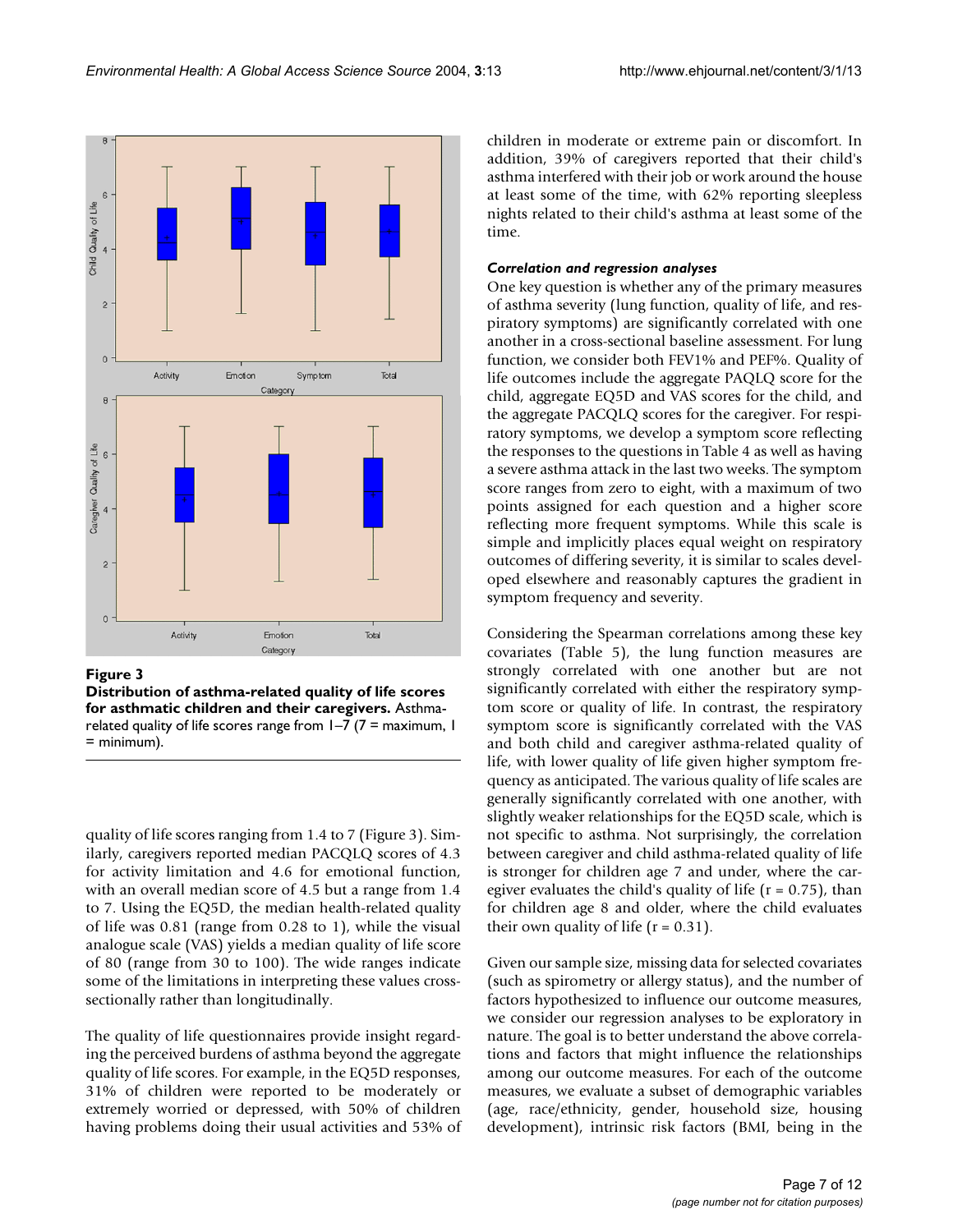|               | Symptom score | EQ5D     | <b>VAS</b>               | Child AOL                | Caregiver AQL            | FEVI%                    |
|---------------|---------------|----------|--------------------------|--------------------------|--------------------------|--------------------------|
| EQ5D          | $-0.07$       |          | $\blacksquare$           | $\overline{\phantom{a}}$ | -                        | $\overline{\phantom{a}}$ |
| <b>VAS</b>    | $-0.29*$      | 0.20     | $\overline{\phantom{a}}$ | $\,$                     | -                        | $\blacksquare$           |
| Child AOL     | $-0.43$ **    | $0.44**$ | $0.43**$                 | $\overline{\phantom{a}}$ | ٠                        | $\overline{\phantom{a}}$ |
| Caregiver AQL | $-0.46$ **    | $0.27 *$ | $0.28 *$                 | $0.49**$                 | $\overline{\phantom{a}}$ | $\blacksquare$           |
| FEV1%         | $-0.12$       | 0.14     | $-0.24$                  | $-0.08$                  | $-0.07$                  | $\overline{\phantom{a}}$ |
| PEF%          | $-0.03$       | 0.05     | $-0.24$                  | $-0.09$                  | 0.08                     | $0.65***$                |

<span id="page-7-0"></span>**Table 5: Spearman correlation coefficients between respiratory symptom score, quality of life measures, and lung function**

 $*: p < 0.05, **: p < 0.01$ 

#### <span id="page-7-1"></span>**Table 6: Univariate/multivariate regressions of FEV1%, respiratory symptoms, and quality of life measures on selected risk factors**

|                                                                              | FEV% < 80% | Respiratory symptom<br>score | Child asthma-related<br>quality of life | Caregiver asthma-related<br>quality of life |
|------------------------------------------------------------------------------|------------|------------------------------|-----------------------------------------|---------------------------------------------|
| Age                                                                          | $0.05(+)$  | <b>NS</b>                    | <b>NS</b>                               | <b>NS</b>                                   |
| Hispanic                                                                     | <b>NS</b>  | <b>NS</b>                    | <b>NS</b>                               | <b>NS</b>                                   |
| African-American                                                             | <b>NS</b>  | <b>NS</b>                    | <b>NS</b>                               | <b>NS</b>                                   |
| Gender                                                                       | <b>NS</b>  | <b>NS</b>                    | <b>NS</b>                               | <b>NS</b>                                   |
| Household size                                                               | <b>NS</b>  | $0.0007 (+)$<br>$0.009 (+)$  | <b>NS</b>                               | $0.04(-)$                                   |
| Housing development                                                          | <b>NS</b>  | <b>NS</b>                    | <b>NS</b>                               | NS.                                         |
| <b>BMI</b>                                                                   | $0.12 (+)$ | $0.03$ (+)<br>$0.02 (+)$     | <b>NS</b>                               | <b>NS</b>                                   |
| Born in NICU                                                                 | <b>NS</b>  | <b>NS</b>                    | <b>NS</b>                               | $0.09(-)$<br>$0.03$ (-)                     |
| Eczema                                                                       | <b>NS</b>  | $0.13(+)$                    | <b>NS</b>                               | <b>NS</b>                                   |
| Doctor to call other than ER                                                 | <b>NS</b>  | <b>NS</b>                    | <b>NS</b>                               | <b>NS</b>                                   |
| Allergy to roaches                                                           | $0.18(+)$  | <b>NS</b>                    | <b>NS</b>                               | $0.19(+)$                                   |
| Allergy to dust mites                                                        | <b>NS</b>  | <b>NS</b>                    | <b>NS</b>                               | <b>NS</b>                                   |
| Any allergies                                                                | <b>NS</b>  | <b>NS</b>                    | <b>NS</b>                               | <b>NS</b>                                   |
| Environmental tobacco smoke exposure                                         | $0.19(-)$  | $0.03$ (+)<br>$0.08 (+)$     | <b>NS</b>                               | <b>NS</b>                                   |
| Social capital                                                               | $0.15(+)$  | <b>NS</b>                    | <b>NS</b>                               | <b>NS</b>                                   |
| Perceived stress                                                             | <b>NS</b>  | $0.03$ (+)                   | $0.04(-)$                               | $0.001(-)$<br>$0.004(-)$                    |
| Fear of violence in neighborhood                                             | <b>NS</b>  | $0.06(+)$                    | <b>NS</b>                               | $0.01(-)$                                   |
| Not letting children play outside due to fear of<br>violence in neighborhood | <b>NS</b>  | $0.10(+)$                    | <b>NS</b>                               | NS.                                         |
| Low FEV%                                                                     |            | $0.15(+)$                    | $0.13(+)$<br>$0.04(+)$                  | <b>NS</b>                                   |
| Respiratory symptom score                                                    |            |                              | $0.0002(-)$<br>$0.02(-)$                | $< 0.0001$ (-)<br>$0.009$ (-)               |

NS: No statistical significance in univariate regression (p > 0.2)

*Value in italics*: Statistically significant in univariate regression (p < 0.2), but not in multivariate regression. The value presented is the p-value for the univariate regression, and the +/- sign indicates the direction of the relationship

**Values in bold**: Statistically significant in multivariate regression (p < 0.1). The first value presented is the p-value for the univariate regression, and the second value presented is the p-value for the multivariate regression. The +/- sign indicates the direction of the relationship.

intensive care unit at birth, eczema), health care risk factors (having a doctor to call other than the emergency room), physical risk factors (allergies to roaches, dust mites, or any agents; or environmental tobacco smoke exposure), and social risk factors (social capital, perceived stress, fear of violence in the neighborhood, and not letting children play outside due to fear of violence in the neighborhood). It should be noted that some of these covariates may be direct causative agents, while others represent proxies or outcomes that could be influenced by asthma severity (such as caregiver stress).

The results from this analysis are summarized in Table [6,](#page-7-1) including significant terms from univariate and multivar-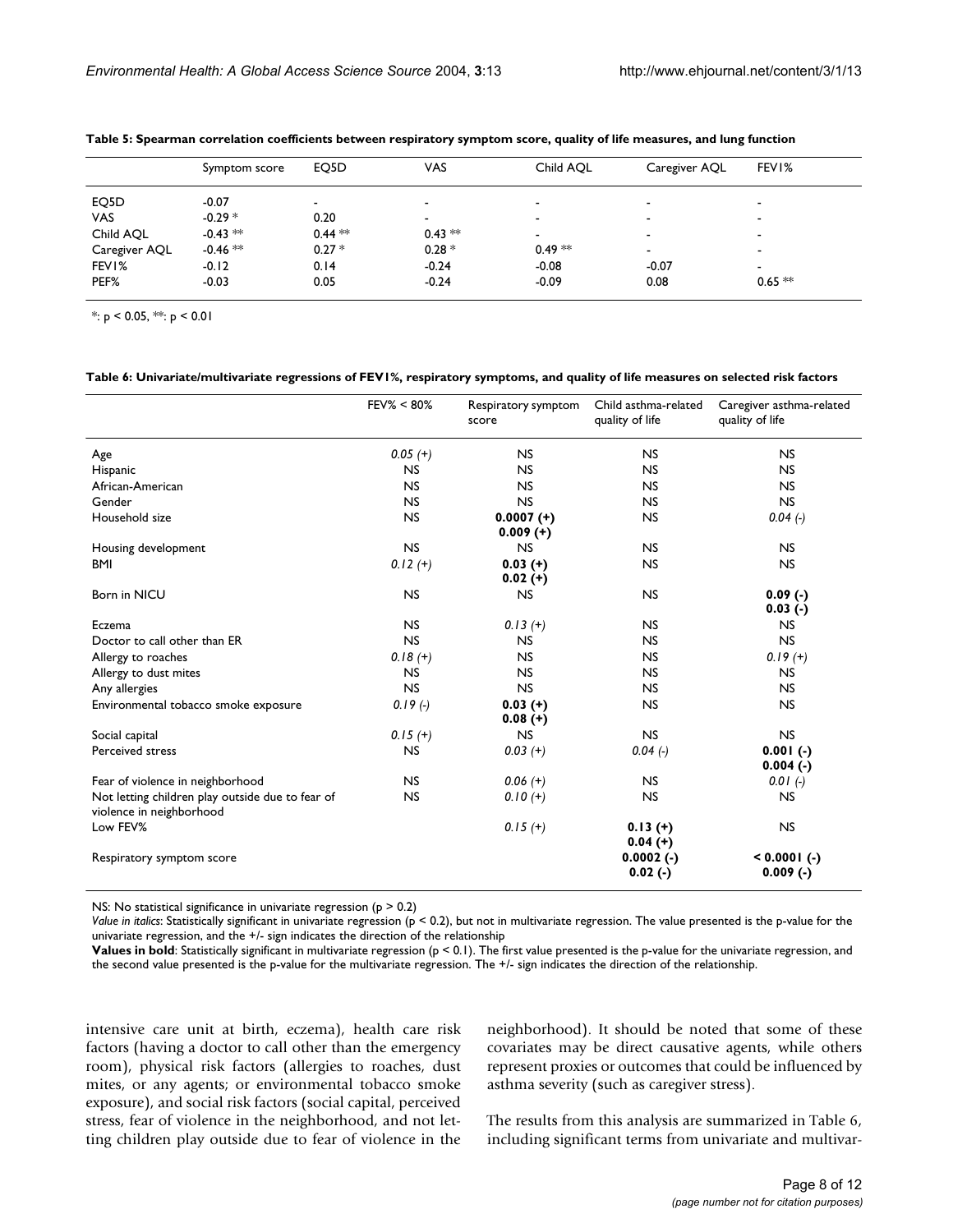|                                                                 | <b>HPHI</b> | NCICAS [20] | Other low-income<br>asthmatic populations | Population-based<br>studies |
|-----------------------------------------------------------------|-------------|-------------|-------------------------------------------|-----------------------------|
| Family history of asthma                                        | 70%         | 57%         |                                           | N/A                         |
| % overweight                                                    | 56%         | 19%         |                                           | 15% [39]                    |
| % of families with at least one smoker                          | 39%         | 59%         | 46% [35]                                  | 41% [36]                    |
| % with cockroach allergy                                        | 59%         | 36%         | 52-78% [1]                                | 22% [36]                    |
| % with European dust mite allergy                               | 59%         | 31%         |                                           | 27% [36]                    |
| % with Alternaria allergy                                       | 7%          | 38%         |                                           | 16% [36]                    |
| % not let children play outside due to violence in neighborhood | 41%         | 34% [25]    |                                           |                             |
| % of persistent asthmatics on long-term control medication      | 36%         | $24\%$      | 27% [37]                                  | 26% [38] <sup>2</sup>       |

**Table 7: Comparison of children in HPHI intervention study with children in other studies**

1 All asthmatics

2 Moderate/severe asthmatics only

iate regressions. Although multiple risk factors were predictive of low FEV1% in univariate regressions (including age, BMI, cockroach allergy, environmental tobacco smoke exposure, and social capital), no terms were statistically significant in multivariate models. The respiratory symptom score was elevated for a variety of physical and social risk factors, with household size, BMI, and environmental tobacco smoke exposure remaining significant in multivariate models. Fewer factors were predictive of child asthma-related quality of life, but the respiratory symptom score was strongly and negatively associated with the PAQLQ score. Similarly, the respiratory symptom score strongly predicted caregiver asthma-related quality of life in both univariate and multivariate models, with a significant influence in multivariate models for the caregiver's perceived stress and for whether the child required NICU care at birth.

#### **Discussion**

To address our first hypothesis and interpret this baseline characterization of asthmatic children in public housing enrolled in an intervention study, it is instructive to compare the prevalence of selected risk factors with those reported in previous studies [20,25,35-39] (Table 7). Within our study, there appear to be a greater percentage of overweight children and children with a family history of asthma, as compared with NCICAS, other studies of low-income asthmatics, and general population studies. The fraction of children with cockroach or dust mite allergies is also high, although *Alternaria* allergy prevalence is quite low, indicating that the most effective interventions might differ between HPHI and NCICAS. In addition, exposure to violence and fear of violence is slightly higher than reported in NCICAS. Although the fraction of children with persistent asthma who are adequately medicated is quite low (36%) and indicative of poorly managed asthma, this figure is actually higher than the percentages reported in other studies, indicating that this is a pervasive problem in asthma management.

More broadly, our findings regarding medication usage coupled with the prevalence of children with mild, moderate, or severe persistent asthma and the frequency of respiratory symptoms suggest that this population is being treated sub-optimally. NHLBI guidelines [32] indicate that all individuals with persistent asthma should be prescribed an inhaled steroid or other long-term control medication in addition to a fast-acting beta-agonist. In addition, for moderate or severe persistent asthmatics, it is recommended that long-acting bronchodilators be added to the medication regimen. Compounding the problem of inadequate medication is the relatively low usage of asthma action plans or peak flow meters, which are both part of recommended patient education and self-management activities. These shortfalls could be related to inadequate quality of care, limitations in access to and continuity of care, communication gulfs between caregivers and providers, or other factors, and further investigation is needed to determine the root causes of this management gap.

Although exploratory in nature, our correlation and regression analyses provide some useful insights regarding the factors associated with various measures of asthma severity in our cohort. FEV1% was not strongly correlated with other health measures, and was only weakly associated with a subset of risk factors in univariate regressions. As this measurement was taken at a single point in time at varying times of day and seasons, a weak relationship is unsurprising, especially when compared with symptoms over a two week period [18]. The lack of a relationship may also be related to a relatively small sample size and a small number of participants with low FEV1%. In addition, many asthmatics may be poor perceivers of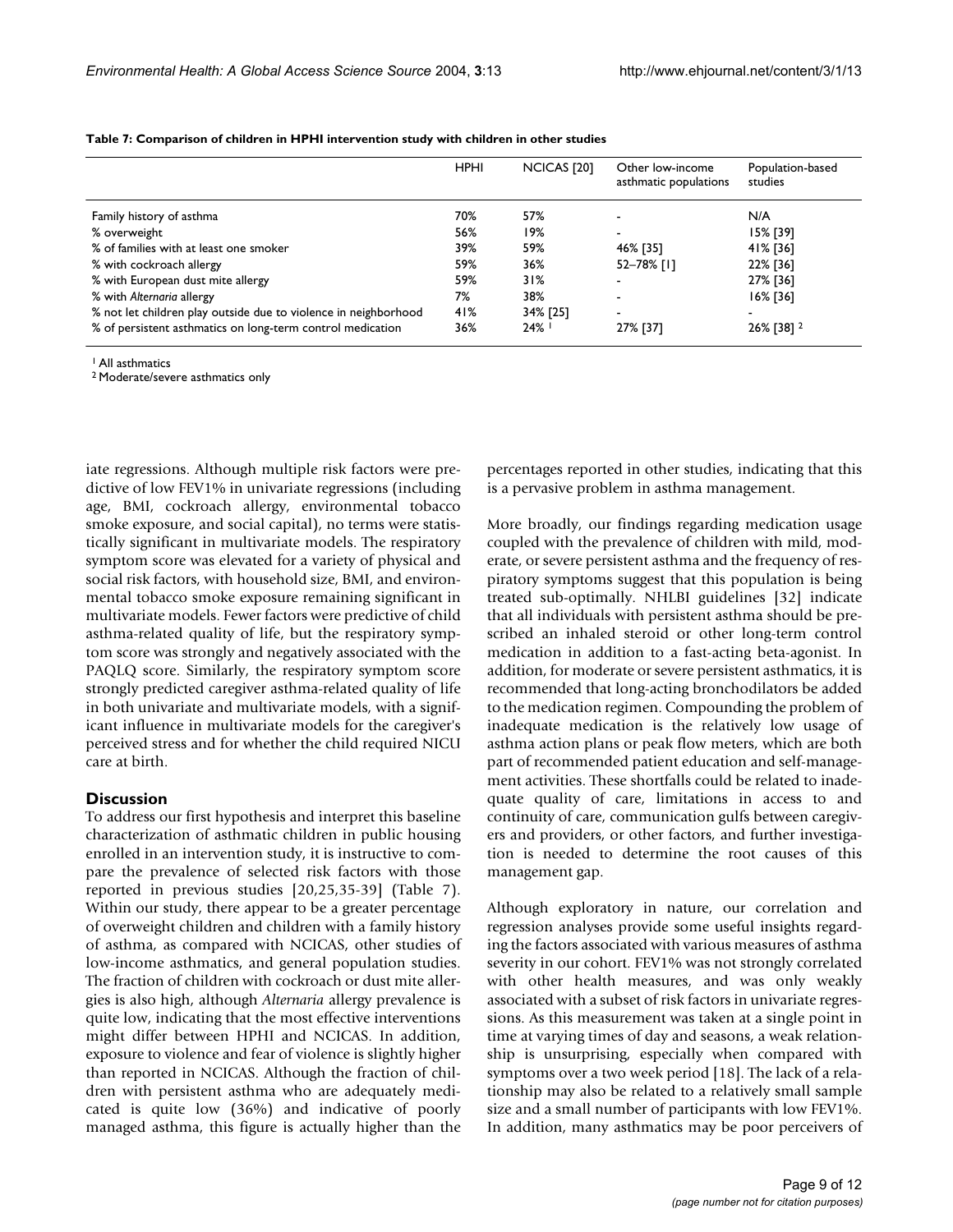symptoms of respiratory difficulty, potentially explaining the disconnect between pulmonary function measures and asthma symptoms or quality of life.

The respiratory symptom score was moderately associated with a number of risk factors in univariate regressions, with all coefficients in the anticipated directions (i.e., greater symptom frequency and severity with larger household sizes, higher BMI, reported eczema, higher environmental tobacco smoke exposure, higher psychosocial stress, higher fear of violence, and higher prevalence of low FEV1%).

The robust multivariate relationship with household size and presence of smokers could be indicative of the influence of indoor air quality or respiratory infection related to unit crowding, with the association between obesity and asthma symptom frequency and severity in agreement with past studies [40,41]. The extremely strong relationship between respiratory symptom score and asthmarelated quality of life for the child is logical and provides some indication that both measures were reasonably constructed. The relationship between perceived stress and the caregiver's asthma-related quality of life, in addition to the child's respiratory symptoms, may indicate that the acute stresses associated with lack of control over one's surroundings could adversely affect quality of life. Since the NICU term is associated with caregiver's quality of life (but not the child's quality of life), it is less likely a surrogate of early respiratory injury and could be more broadly related to chronic stress about a child's health status. It is also interesting to note that variables such as race, ethnicity, gender, and housing development were not significant predictors in any models.

There are some clear limitations in interpreting the results of our investigation. First, given the numerous risk factors for asthma, both the univariate and multivariate regressions must be interpreted with caution. For example, fear of violence in the neighborhood was significantly associated with reductions in caregiver quality of life in univariate regressions ( $p = 0.01$ ), but given a strong positive association between fear of violence and caregiver stress as well as the child's respiratory symptom score, this term did not enter into the final regression model. Thus, both the significant and insignificant terms from our regression models should be interpreted with caution, as they may not reflect causal relationships.

In addition, the participants in our study represented a convenience sample of individuals from three selected public housing developments in Boston, who were interested in enrolling in a longitudinal intervention study. It is unclear whether our participants are representative of asthmatic children across those developments, or more broadly, asthmatic children in public housing. Families who enrolled in our study may have been more desperate for help given current asthma conditions, or may have had greater confidence in the ability of a research project to improve their child's health. A comparison between the demographics of our study population and the demographics of the developments indicates that the age distribution and racial/ethnic composition are similar, but there is no way of knowing if our cohort represents typical characteristics of all asthmatic children across the BHA.

In addition, we have evaluated the prevalence of risk factors and correlations among key indicators of respiratory health in a cross-sectional survey without a defined control group. Thus, while we have found an elevated prevalence of obesity and allergies to cockroach and dust mites when compared with other populations, we cannot infer a causal relationship with asthma. However, this comparison illustrates the relative importance of various risk factors internal to our intervention study. In addition, the correlations among respiratory health measures will not necessarily be identical cross-sectionally and longitudinally. For an intervention study, the crucial question is whether observed changes in lung function would occur simultaneously with changes in quality of life or respiratory symptoms, and knowledge of the cross-sectional correlations is not necessarily informative. That being said, the correlations among health endpoints (Table [5](#page-7-0)) and the regression results (Table [6\)](#page-7-1) do provide some indication that children with more frequent respiratory symptoms have lower quality of life at baseline, making these children candidates for improvements in both health endpoints.

In spite of these limitations, our study provides some important and unique information. To our knowledge, this is the most comprehensive evaluation focused on asthmatic children in public housing to date. Although many attributes of public housing are similar to lowincome private housing, the viability of large-scale interventions in public housing based on common indoor environmental exposures and centralized management makes it important to characterize similarities and differences from other low-income populations. More broadly, our study demonstrates that a community-based participatory research paradigm, with members of the community conducting most of the primary data collection, is able to gather valid and meaningful data. Given that recruitment and retention of our study population would have been quite difficult without involvement from community members, it is clear that community-based participatory research is essential for detailed evaluations of asthma in public housing.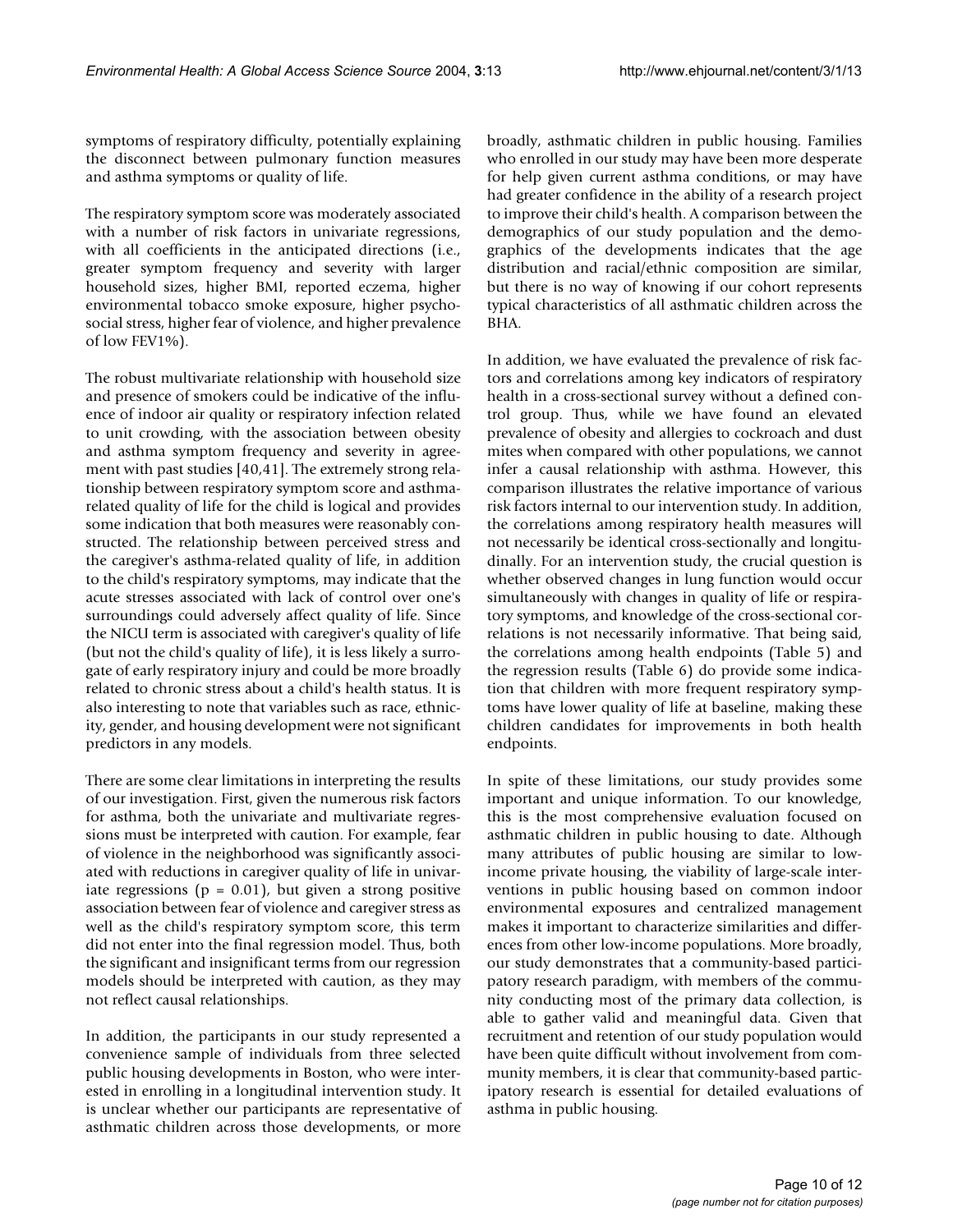The findings from this cross-sectional baseline evaluation of asthmatic children in public housing in Boston have multiple policy implications. The inadequacy of medical care for a majority of asthmatic children indicates that medical interventions might yield substantial improvements in asthma status for poor children. The fact that significant differences existed in adequacy of medical care for asthma across housing developments indicates likely variability across providers (although the data indicate that this problem exists across community health centers and academic medical centers). In addition, the high prevalence of cockroach and dust mite allergies indicates that interventions aimed at reducing or eliminating these triggers are likely to provide health improvements. This reinforces the expectation that interventions in public housing, a setting with high asthma prevalence and high prevalence of allergic responses to indoor contaminants, are likely to be meaningful and effective. Finally, the responses to the psychosocial questions as well as the percentage of caregivers who feared neighborhood violence and modified their children's activities as a result indicates that violence and stress are substantial risk factors for both respiratory health and other outcomes. Our findings point to the need for coordinated improvements in the social environment, the built environment, and in medical management.

Future investigations should similarly evaluate asthma risk factors and severity in other public housing settings to determine whether our conclusions provide generalizable and relevant information for regional or national housing authorities in considering intervention strategies. In addition, a longitudinal comparison of correlations among measures of asthma severity would help determine whether conclusions drawn from a cross-sectional evaluation are robust.

# **Conclusions**

We conclude that asthmatic children enrolled in a public housing-based intervention study would likely benefit from a coordinated intervention focused on reduction of indoor allergens (especially cockroach and dust mites), improved medical management, and increased social support.

# **List of Abbreviations**

AQL – Asthma-related quality of life

- BHA Boston Housing Authority
- BMI Body mass index
- FEV1 Forced expiratory volume in one second

FEV1% – Percent of predicted forced expiratory volume in one second

HPHI – Healthy Public Housing Initiative

NCICAS – National Cooperative Inner-City Asthma Study

NHLBI – National Heart, Lung, and Blood Institute

NICU – Neonatal intensive care unit

PACQLQ – Paediatric Asthma Caregiver's Quality of Life Questionnaire

PAQLQ – Paediatric Asthma Quality of Life Questionnaire

PEF – Peak expiratory flow

PEF% – Percent of predicted peak expiratory flow

VAS – Visual analogue scale on EuroQol EQ5D quality of life questionnaire

# **Competing interests**

The authors declare that they have no competing interests.

# **Authors' contributions**

JIL participated in study design and implementation, conducted statistical analyses, and drafted the manuscript. LKWH designed and administered survey instruments, provided support to participants as a nurse/case manager, and contributed to analyses related to adequacy of health care. JEC contributed to survey design and analyses for psychosocial risk factors. RED completed a literature review, drafted text, and conducted statistical analyses. SS provided asthma severity classifications and related analyses and conducted allergy testing. HPH collaborated in the conception and design of the study, and co-directed data collection and study coordination. All authors read and approved the final manuscript.

# **Acknowledgements**

We wish to thank the Community Health Advocates for their efforts in data collection and outreach, including Linda Banks, Joyce Best, Katya Castillo, Damaris Cuello, Lucille Hairston, Linda Henson, Katie Jenner, Taina Palanco, Christina Potocki, Rosaira Perez, Mary VanGordon, and Maximo Vasquez. We thank Edna Rivera-Carrasco, Mary Russell, Theresa Kane, and Laura Bradeen for supervising the Community Health Advocates and contributing to survey design and implementation. In addition, we thank Mae Bradley, Attieno Davis, Doreen Lankhorst, Fernando Miranda, and Jose Vallarino for their invaluable contributions in working with the Community Health Advocates and contributing to data collection efforts, and we thank Steven Melly for his contributions to database development and management. Most importantly, we thank the families from the three public housing developments who agreed to participate in our study.